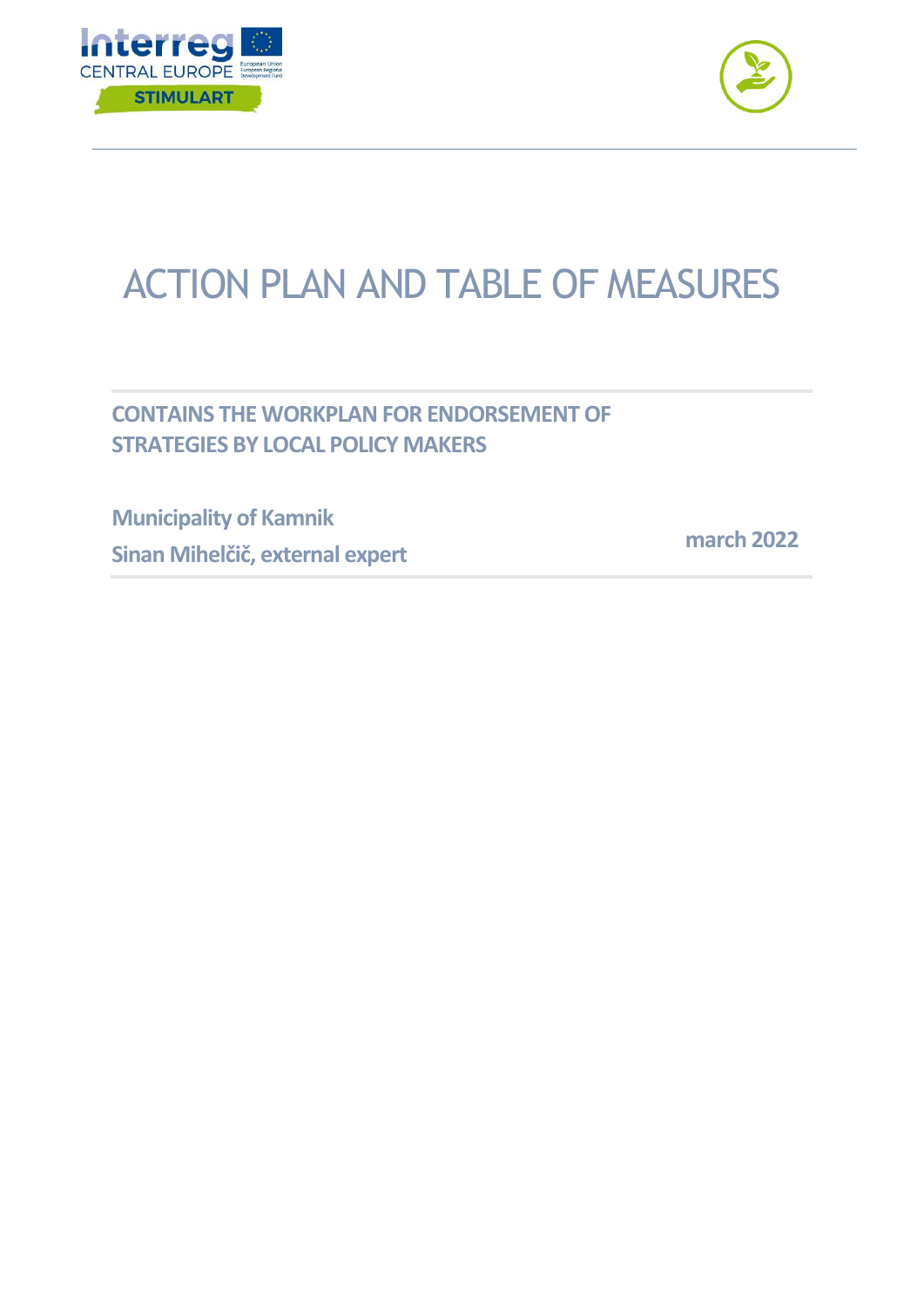



## **1. WORKPLAN**

Measures from this strategy are divided into two main categories - systemic and infrastructural. Systemic measures are addressing the areas such as establishing a programmatic, legal, educational, and organizational environment, while infrastructural measures focus on the provision of built and technical infrastructure as a basic condition for enabling the development of CCI.

Suggested measures are additionally divided into two time frames, short-term measures should be implemented in this, or the next financial year (2022-2023) and long-term measures should be implemented independently in the period between 2022 and 2030. Each of the measures has its proposed timetable and proposed organization that could lead or implemented this measure.

GAP analyses during the Stimulart project identified following organizations in the table below as one of the most important organizations in the field of CCI. Organizations are selected according to the criteria of the ability to implement the proposed measures and presence in the local environment.

| <b>Name of organisation</b>                                        | type    | measures                     |
|--------------------------------------------------------------------|---------|------------------------------|
| Kamnik municipality - general                                      | public  | Systemic and infrastructural |
| Kamnik municipality – department for culture and social<br>affairs | public  | Systemic and infrastructural |
| Institution for culture of Kamnik municipality                     | public  | Systemic and infrastructural |
| Library of France Balantič Kamnik                                  | public  | Systemic                     |
| Kamnik Museum                                                      | public  | Systemic                     |
| Youth centre Kotlovnica                                            | public  | Systemic and infrastructural |
| Primary schools                                                    | public  | Systemic                     |
| High school Rudolf Maister Kamnik                                  | public  | Systemic                     |
| Kikštarter Kamnik                                                  | private | Infrastructural              |
| Kamfest festival (CS Priden Možic)                                 | private | Infrastructural              |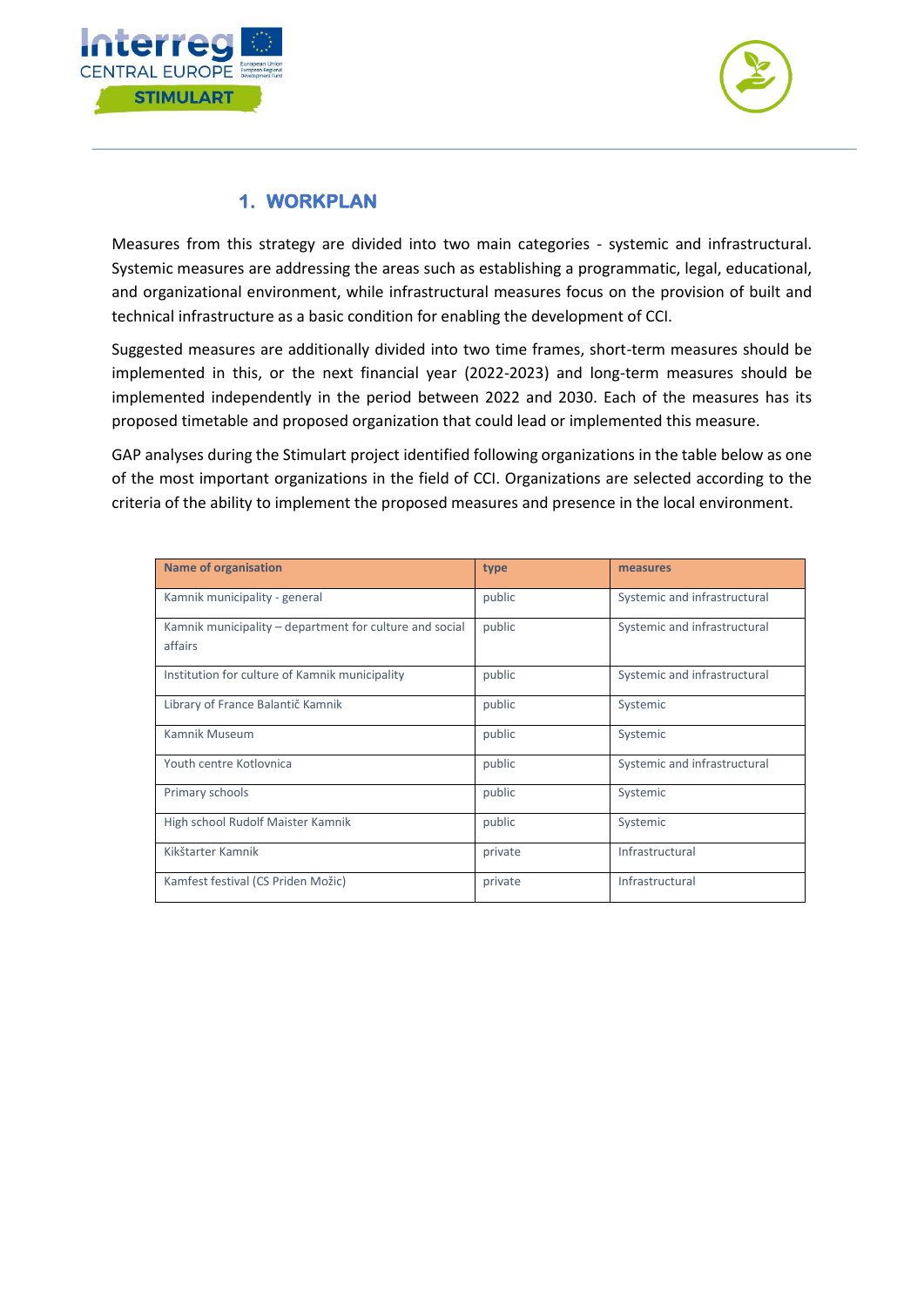



## **1.1 Short term workplan**

Short-term measures ensure that the strategy of supporting the KKI sector begins to be implemented as soon as possible, and that it is immediately implemented in the already operating processes and infrastructure in the Municipality of Kamnik. In this way, the existing functioning public systems are used and supplemented in a way, that ensures long-term improvement of the conditions for the development of CCI. Short-term measures in this chapter are therefore implemented quickly, without complex new infrastructure or major financial and personnel requirements for various organisations.

In the first phase, short-term measures provide mainly crucial interventions in the field of networking and introduction of new organizational structures in the existing models of operation and subsidies for CCI in the municipality of Kamnik.

| <b>Measure</b>                                                                                                                                         | timeframe | organisation                                                                                                               | description                                                                                                                                                                                                                                                                                                                                                                                                                                                                                                    | priority |
|--------------------------------------------------------------------------------------------------------------------------------------------------------|-----------|----------------------------------------------------------------------------------------------------------------------------|----------------------------------------------------------------------------------------------------------------------------------------------------------------------------------------------------------------------------------------------------------------------------------------------------------------------------------------------------------------------------------------------------------------------------------------------------------------------------------------------------------------|----------|
| Making a list and<br>coordination of key<br>stakeholders                                                                                               | 2022      | Kamnik municipality -<br>department for culture<br>and social affairs                                                      | The measure is intended to provide<br>an up-to-date list of members in the<br>CCI sector, to promote networking<br>and cooperation between individual<br>members.                                                                                                                                                                                                                                                                                                                                              | high     |
| Preparation of the<br>strategy for the<br>development of<br>culture in the<br>municipality of<br>Kamnik 2022 - 2026                                    | 2022      | Kamnik municipality -<br>department for culture<br>and social affairs                                                      | The measure is intended for the<br>comprehensive development of<br>culture in the Municipality of<br>Kamnik.                                                                                                                                                                                                                                                                                                                                                                                                   | high     |
| Establishment of a<br>model for the<br>management,<br>renovation of<br>infrastructure and<br>financing of the<br><b>Barutana Creative</b><br>District. | 2022      | Kamnik municipality -<br>department for culture<br>and social affairs<br>Institution for culture of<br>Kamnik municipality | The Barutana creative district has<br>already been well established in<br>through the Stimulart pilot project.<br>The measure plans that in 2022 and<br>2023 the operation will be<br>formalized to such an extent, that it<br>will be possible to implement a<br>cultural program in the area without<br>any legal issues (establishing<br>temporary usage). The measure also<br>proposes establishing of funds for<br>the urgent renovation of the<br>building by the owner - the<br>municipality of Kamnik. | high     |
| <b>Upgrading the</b><br>establishment of<br>cooperation<br>between the<br>different<br>economical and<br>creative sector.                              | 2022      | Kotlovnica Youth Center<br>Kikštarter business<br>accelerator<br>Municipality of Kamnik                                    | Municipality of Kamnik provides<br>additional funds for existing<br>stakeholders in the field of cultural<br>and educational sectors in order to<br>strengthen the CCI. It is achieved<br>through public tender or other<br>methods of financing. Public tender<br>is open and should support all sorts<br>of CCI projects.                                                                                                                                                                                    | middle   |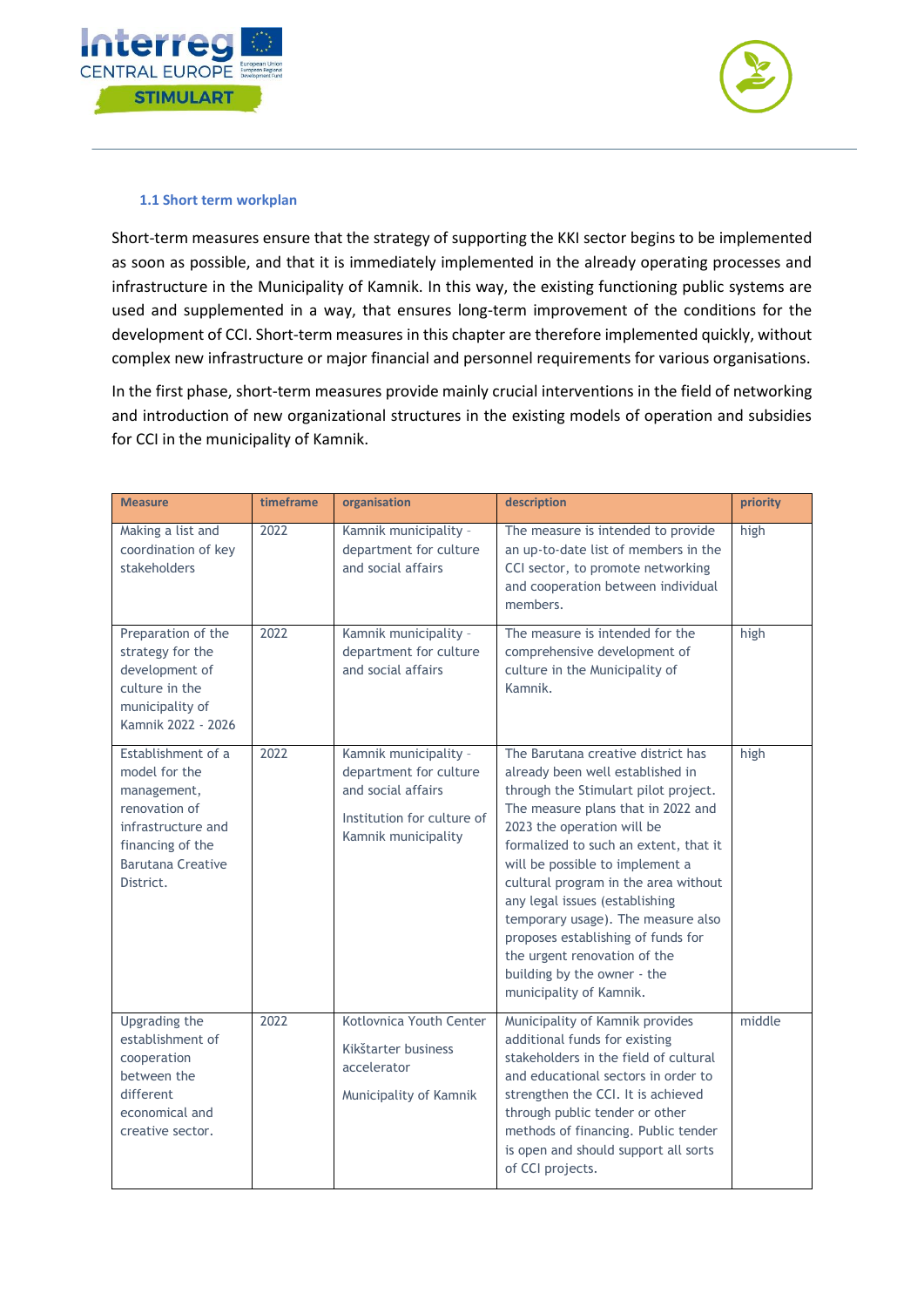



| Establishment of a<br>fund to help<br>different CCI<br>members or<br>organisations to<br>apply for European<br>and other tenders.                                                          | 2023             | Municipality of Kamnik                                                                          | Establishing of a fund within the<br>Municipality, which would provide<br>various members and stakeholders<br>in the field of CCI with a certain<br>amount of funds, when applying for<br>European or national tenders.                                                                                         | middle |
|--------------------------------------------------------------------------------------------------------------------------------------------------------------------------------------------|------------------|-------------------------------------------------------------------------------------------------|-----------------------------------------------------------------------------------------------------------------------------------------------------------------------------------------------------------------------------------------------------------------------------------------------------------------|--------|
| Additionally<br>upgrading tenders in<br>the field of<br>economy, culture,<br>and youth in the<br>municipality of<br>Kamnik with<br>possibilities to<br>support various CCI<br>initiatives. | $2022 -$<br>2023 | Kamnik municipality -<br>department for culture<br>and social affairs<br>Municipality of Kamnik | Existing tenders for grants are<br>expanded in certain parts to such an<br>extent, that project funds can also<br>be granted to members and<br>organisations from CCI (or other<br>economic/public sector), if their<br>project is recognized as big support<br>for establishing a local creative<br>ecosystem. | middle |

## **1.2 Long term workplan**

Long-term measures ensure the development of a creative ecosystem that would create new individuals and organizations within the CCI. It should also stimulate existing CCI members to work better, efficient and more creatively. Due to the very unstable and quickly changing nature of the creative and cultural industries, measures are designed to create basic frameworks for operating of CCI sector and not as specific actions.

| <b>Measure</b>                                                                                                | timeframe | organisation                                                                                                | description                                                                                                                                                                                                                                          | priority |
|---------------------------------------------------------------------------------------------------------------|-----------|-------------------------------------------------------------------------------------------------------------|------------------------------------------------------------------------------------------------------------------------------------------------------------------------------------------------------------------------------------------------------|----------|
| Preparation of the<br>strategy of<br>economic<br>development of the<br>municipality of<br>Kamnik 2022 - 2030, | 2023-2024 | Kikštarter business<br>accelerator<br>Kamnik municipality -<br>department for culture<br>and social affairs | implementation of the economic<br>strategy of the municipality of<br>Kamnik, to ensure long-term<br>development of the entire city<br>economy.                                                                                                       | middle   |
| Upgrading and<br>increasing the funds<br>for loans and grants<br>financing in the CCI<br>sector.              | 2023-2030 | Municipality of Kamnik                                                                                      | Increase in funding through subsidies<br>and loans to various creators and<br>actors in the field of CCI. In this<br>way, the municipality ensures the<br>long-term development of<br>individuals, companies, or non-<br>governmental organizations. | high     |
| Ensuring the<br>independence of the<br>cultural sector                                                        | 2022-2030 | Municipality of Kamnik                                                                                      | The independence of the cultural<br>and creative sector is essential to<br>ensure democratic and free creative<br>environment. Municipality should<br>avoid rigid interference into                                                                  | high     |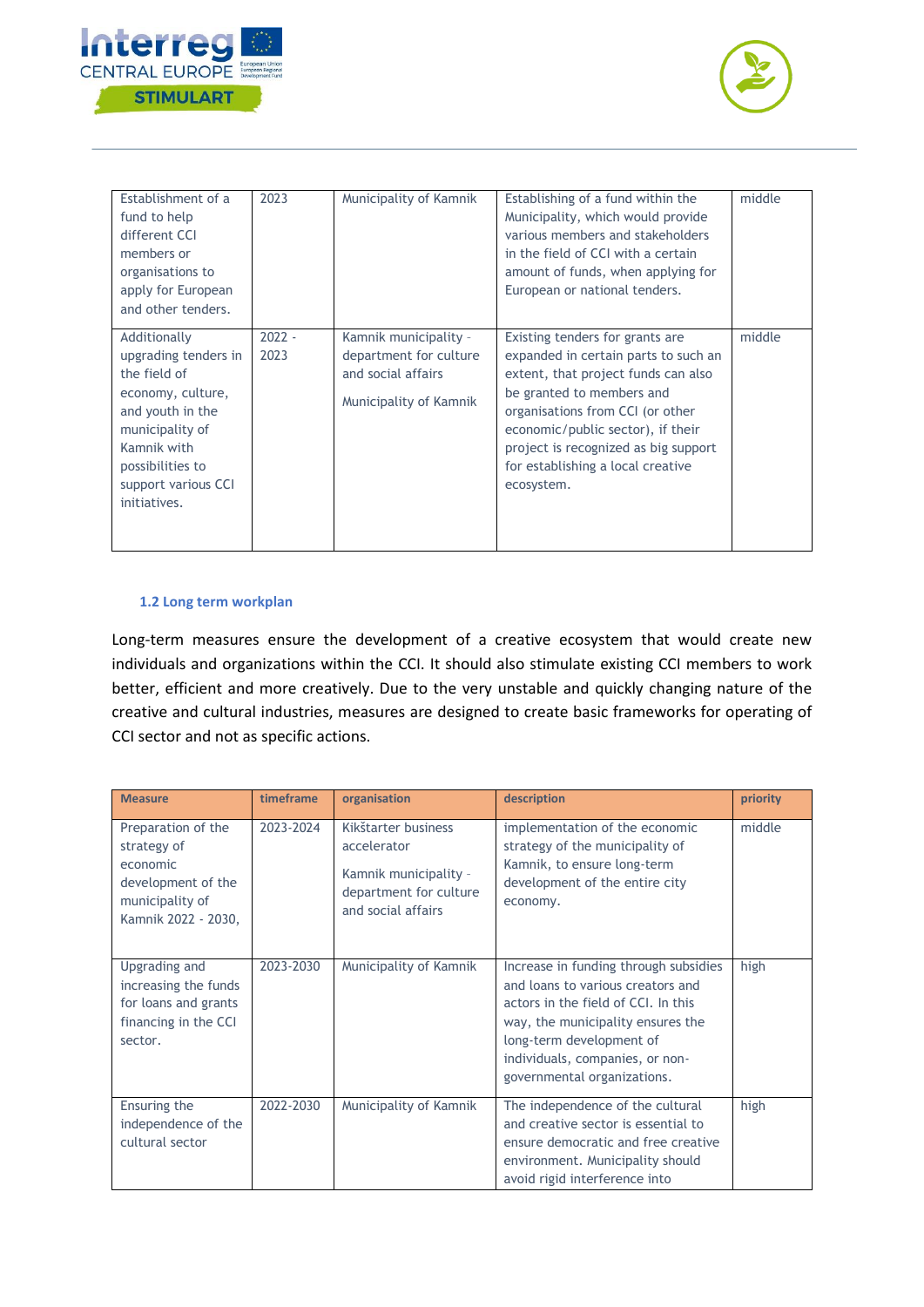



|                                                                                                                                           |           |                                                                                                                            | programming and liberties of CCI<br>sector.                                                                                                                                                                                                                           |        |
|-------------------------------------------------------------------------------------------------------------------------------------------|-----------|----------------------------------------------------------------------------------------------------------------------------|-----------------------------------------------------------------------------------------------------------------------------------------------------------------------------------------------------------------------------------------------------------------------|--------|
| Providing space for<br>creators.                                                                                                          | 2022-2030 | Municipality of Kamnik                                                                                                     | Two areas have been identified<br>where municipality provides space<br>for creators - area of Creative<br>district of Barutana and area of the<br>former cinema in Duplica<br>neighbourhood.                                                                          | middle |
| Establishment of a<br>larger format<br>gallery for<br>exhibiting larger<br>collections and art<br>exhibitions                             | 2025-2030 | Municipality of Kamnik<br>Institution for culture of<br>Kamnik municipality                                                | Kamnik has many artists, but it does<br>not have a suitable exhibition space.<br>In the long run, municipality<br>provides such a space, where<br>cultural and creative products and<br>ideas can be exhibited and<br>presented to the public.                        | middle |
| Attracting<br>specialized<br>educational<br>programs and<br>institutions                                                                  | 2022-2030 | Kotlovnica Youth Center<br>Kikštarter business<br>accelerator<br>Municipality of Kamnik                                    | Research and educational<br>institutions are recognized as<br>essential carriers of creative<br>development. Cooperating and<br>inviting such institutions into Kamnik<br>would raise and improve creative<br>local ecosystem in the long run.                        | low    |
| Infrastructural<br>upgrade of the<br>Mekinje Monastery<br>and renovation /<br>upgrade of the<br>Kamnik Cultural<br>Center.                | 2023-2030 | Municipality of Kamnik<br>Institution for culture of<br>Kamnik municipality                                                | Additional investments in the<br>infrastructure of the Kamnik Cultural<br>Center and the Mekinje Monastery<br>for better production of cultural<br>programs.                                                                                                          | high   |
| Long-term program<br>development of the<br>creative - cultural<br>sub - center in<br>Duplica.                                             | 2025-2030 | Institution for culture of<br>Kamnik municipality                                                                          | The municipality is preparing a<br>strategy and vision for the long-term<br>development of the former Duplica<br>cinema. The location in the south of<br>the city allows resident in this part<br>of the city to be in closer contact<br>with culture and creativity. | middle |
| Continuity of<br>support to existing<br>artistic and creative<br>events and non-<br>governmental<br>organizations in the<br>field of CCI. | 2022-2030 | Kamnik municipality -<br>department for culture<br>and social affairs<br>Institution for culture of<br>Kamnik municipality | The municipality continues to<br>support existing members of the CCI<br>with all existing programs and<br>initiatives.                                                                                                                                                | high   |
| Development of<br>cultural tourism<br>linked to abandoned<br>industry                                                                     | 2022-2030 | Institution for culture of<br>Kamnik municipality                                                                          | Initiatives focusing on the<br>development of industrial heritage<br>as a tourism product/destination are<br>supported.                                                                                                                                               | low    |